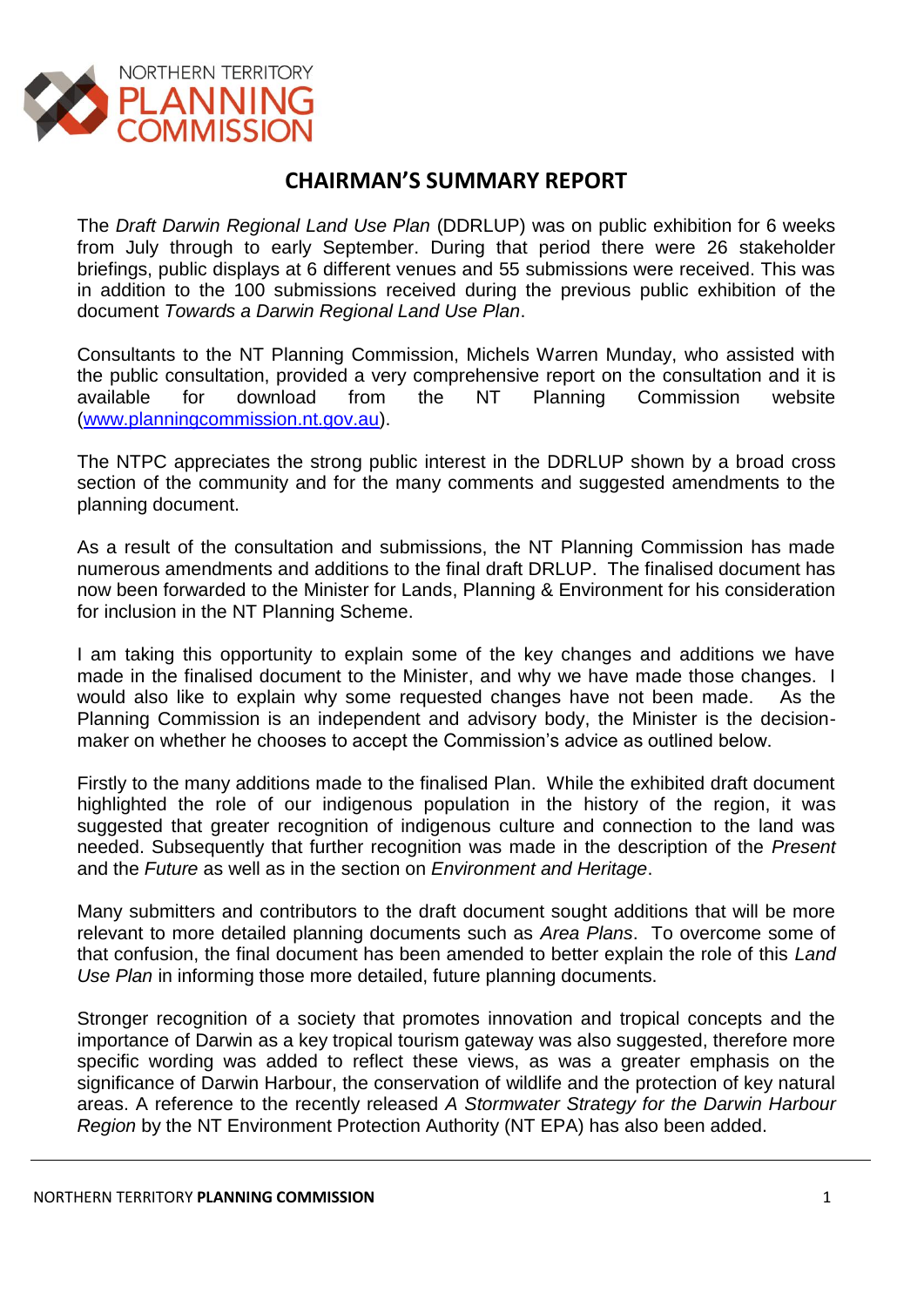A specific addition in respect to conservation is a reference to the world unique fauna and flora contained within the Howard Sands Plain. The NT EPA is now seeking to work with the Department of Mines & Energy (DME) to ensure the protection of those species and therefore it was very relevant for this planning document to reflect the need for that protection.

In residential areas and urban activity centres the draft document made reference to their role within the broader region. Following a variety of feedback on how best to describe these areas, additional references have been made to promoting healthy communities, clarifying the focus on accessibility to public transport, identifying consideration of reverse sensitivity issues (i.e. the impact of new developments on existing ones) and highlighting the important role of seniors within a cohesive society.

A number of submitters raised the issue of alternative transport means other than vehicles on roads. While the opportunity for future use of rapid bus transport and light rail was mentioned in the draft document, an amendment to the plan to change "*Arterial Roads*" to "*Roads and Transport Corridors*" has been made to better reflect the potential use of these corridors. Therefore, the "*Road and Transport Corridor*" shown to the second airport site and West Arm port could potentially include a rail connection.

The potential use of ferries as a means of transport has also been reinstated into the plan following strong support for that form of transport into the future.

Feedback from submitters during the consultation phase, particularly at regional shopping centres and markets, indicated that some people did not fully understand how closer development might occur in the rural area.

With any city growing at a rapid rate, urban creep into adjoining rural areas is inevitable. Darwin is no exception. The draft DRLUP makes allowance for future closer development in a number of ways and locations:

- Firstly, there is the natural growth immediately adjoining an existing urban area. The proposed urban/peri-urban area in Holtze is such an example as it will take advantage of the infrastructure existing and servicing the City of Palmerston. While this area is shown as urban/peri-urban, that doesn't mean there will be small urban lots proliferating from one end of the area to the other. The final Plan has been amended by removing the reference to an "urban growth corridor" as the intention is to transition from denser development adjacent to the proposed hospital to the adjoining existing rural lots on Wallaby Holtze Road and at Howard Springs. Wherever possible, good planning would not site a small urban lot immediately adjoining a large rural lot and the Plan has been amended to clarify this.
- Similarly, with the second example, a new urban/peri-urban area proposed within the existing rural area. Noonamah/Hughes is such an example. Once again, while parts of these developments are proposed to incorporate smaller urban lots, the overall design is that of a village concept set within a rural landscape with appropriate transition from larger to smaller and smaller to larger to maintain the rural harmony people seek.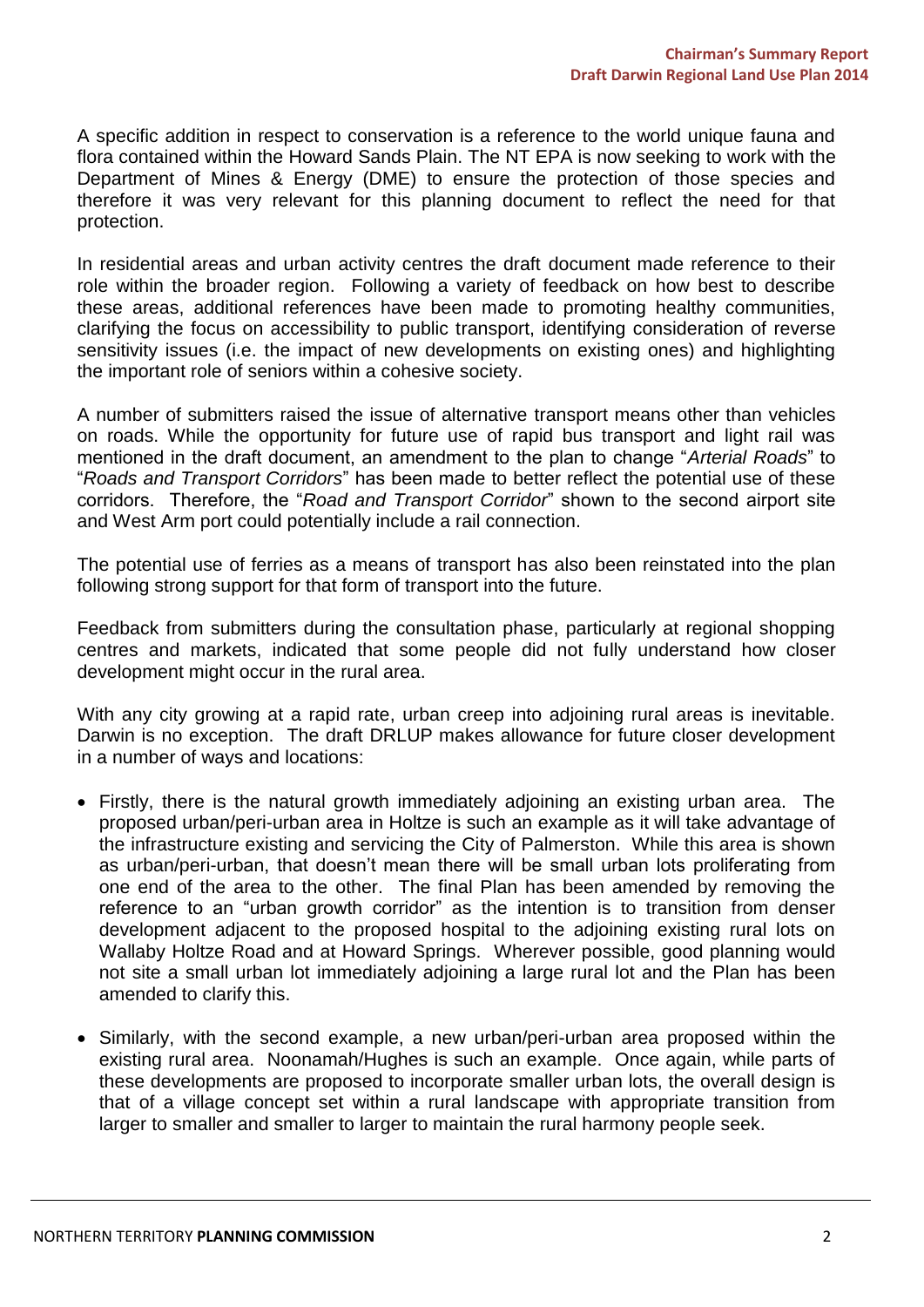The third example is *Rural Activity Centres*. The intention of such centres is to provide a specific area within the rural area where a variety of services, needed by the broader rural community, can be located. It is also envisaged that some smaller urban style lots will be located within such centres.

It was clear from the consultation that there are a large number of people who have lived in the rural area for many years who are, or will be in the future, seeking smaller lots to move to. They are however, reluctant to move to the major cities of Palmerston and Darwin. Smaller lots within a *Rural Activity Centre* provide an attractive alternative for these residents. With a growth in critical mass in such Centres, along with the services provided (including light industry), greater viability for improved public transport is also achieved.

Amendments in various parts of the *Plan* have been made to better explain these issues and to better guide future more detailed planning at the *Area Plan* level.

Within the urban context the hierarchy of activity centres was questioned by a number of submitters. The final Plan has been amended to better reflect their various roles including emphasising the pre-eminence of the Darwin CBD and the role and functions of each of the other centres.

With any new plan there will always be a variety of views about many specific aspects contained within it. In some cases a specific proposal will be both strongly supported and strongly opposed. The possibility of a new deep water port at Glyde Point and the creation of a lake on the Elizabeth River are two such examples.

Early studies have shown that Glyde Point is a location where a deep water port outside Darwin Harbour could be located. The studies also indicated suitable nearby land for strategic industrial development. Some submitters argued against the need for a port at Glyde Point on the basis that East Arm Port can be further extended and be made more productive. Others opposed Glyde Point claiming it would impact adversely on the local environment.

The NT Planning Commission agrees that East Arm Port has further capacity for extension and development and with the correct investment can become more productive. This would logically occur well before the establishment of a new port at Glyde Point. The DRLUP has been amended to better reflect this view.

With respect to adverse impact on the environment by a port developed at Glyde Point; clearly much more detailed work would need to occur to specifically identify the exact location and the extent of the area to be affected. The location and extent shown on the DRLUP is purely indicative on this higher level planning document. The DRLUP also reinforces that there would need to be a large, strategic industry identified before further investment in the more detailed studies could be justified.

Strong support for a water body on the Elizabeth River was received during the consultation process however there was equally strong opposition to the proposal. The draft DRLUP that was exhibited for public feedback included quite some detail on the NT Planning Commission's reasoning behind its inclusion, and a number of studies dating from the 1980's through to the early 2000's provided a substantial amount of information for the Planning Commission's consideration.